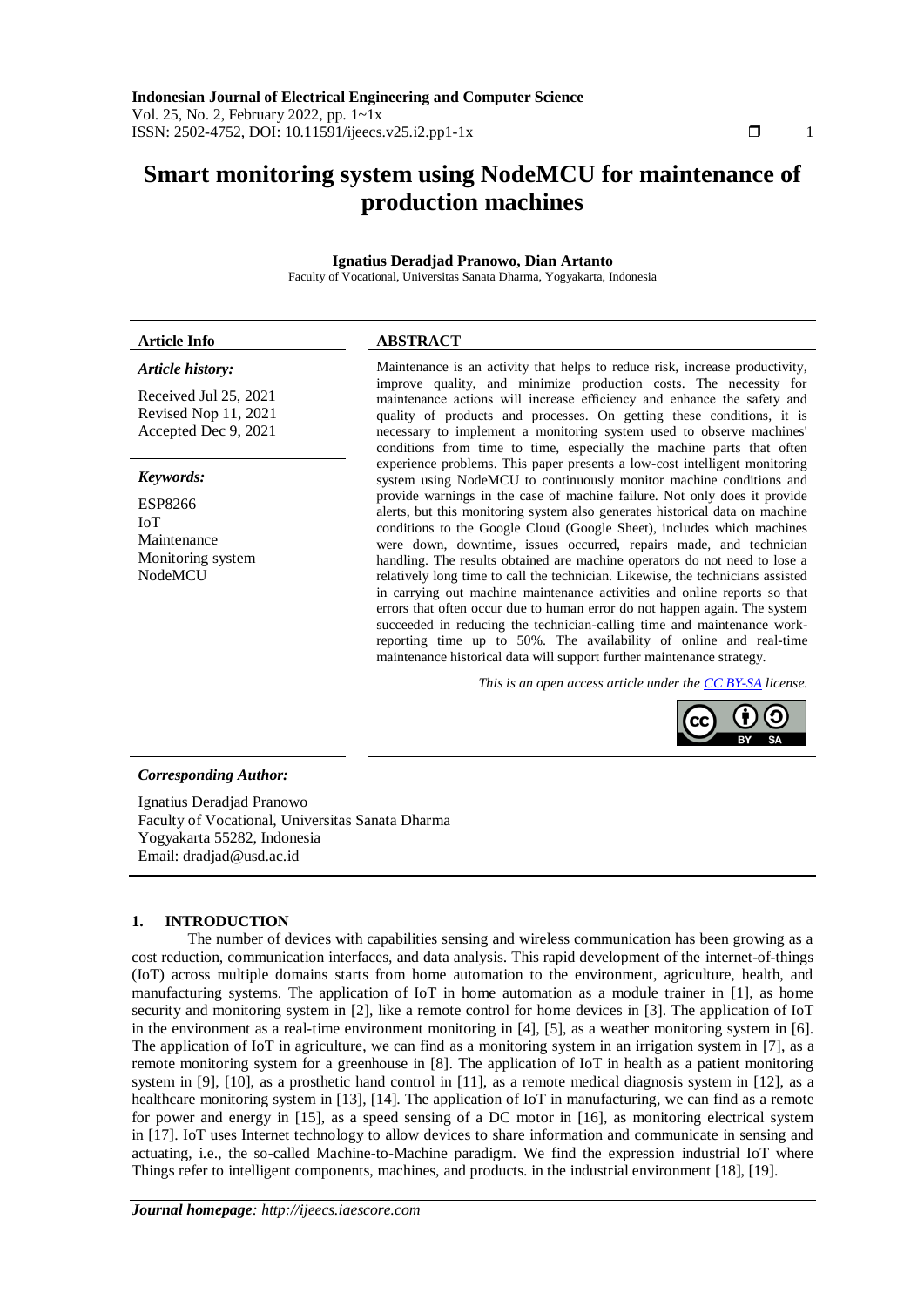The development of this paper focuses on the new monitoring system for the performance of maintenance works through IoT monitored from the technician room. This work aimed to implement monitoring with low-cost and easy to build for maintenance service of production machines based on IoT. The NodeMCU ESP8266, as a cheap open-source software and has data processing capabilities, is used here. The remainder of this paper is structured as: section 2 presents the literature review, section 3 presents the method and proposed system, section 4 results and discussion, and section 5 provides the conclusion of the implemented system.

### **2. LITERATURE REVIEW**

Currently, IoT is an emerging technology that has many potential benefits in many domains, including technology. IoT forms a heterogeneous network using various devices, protocols, technology, networks, middleware, applications, and systems data [20]. Many applications can be developed using IoT. Many research papers in this domain propose sensors and transducers embedded in microcontrollers integrated wireless transmission with local or cloud databases that translate input data into valuable and efficient information. To mention some of these works are: in [6] proposed a low-cost, simple weather monitoring and controlling system using ESP8266 NodeMCU, in [8] proposed monitoring system for a greenhouse based on NodeMCU ESP8266 and Blynk, in [11] proposed a prosthetic hand control interface using an ESP8266 Wi-Fi module, in [12] proposed a remote medical diagnosis system using NodeMCU ESP8266, in [21] proposed a prototype of micro-hydro monitored remotely using ESP8266 and LabVIEW, in [22] proposed smart monitoring for a pressure regulator based on IoT, in [23] discussed implementation of an industrial level sensor data acquisition and monitoring system using IoT, in [24] provided a sensing and monitoring system based on Thingspeak with Mathlab analysis, and in [25] proposed monitoring and leakage detection system using NodeMCU ESP8266 and Wi-Fi technology.

Table 1 presents some previous related works focusing on the controllers in use and their application areas. Several previous papers have discussed the use of the NodeMCU ESP8266. Most of the literature uses the NodeMCU ESP8266 to perform monitoring systems applied to several fields. Some of those areas are for applications in health systems, the environment, and home security. In this work, we focus on applications in industrial automation using the NodeMCU ESP8266 for monitoring and reporting systems for maintenance works. The NodeMCU ESP8266 is not used only as a monitoring tool, but by adding facilities from Google Sheets and Blynk can be used as an intelligent system for online reporting of maintenance work. This data is stored in the database. Furthermore, the data can be used as information to determine the maintenance strategies.

| Table 1. The related works |                                                |                                                                     |  |  |  |  |  |  |  |  |
|----------------------------|------------------------------------------------|---------------------------------------------------------------------|--|--|--|--|--|--|--|--|
| <b>Related Works</b>       | Controller                                     | Application field                                                   |  |  |  |  |  |  |  |  |
| Das et al. $[4]$           | Arduino UNO with an ESP8266 Wi-                | Real time monitoring of various environmental                       |  |  |  |  |  |  |  |  |
|                            | Fi module                                      | conditions                                                          |  |  |  |  |  |  |  |  |
| Srivastava P. et al. [7]   | Arduino UNO with an ESP8266 Wi-                |                                                                     |  |  |  |  |  |  |  |  |
|                            | Fi module                                      | Monitor and control, smart irrigation systems                       |  |  |  |  |  |  |  |  |
| Astutik et al. [8]         | NodeMCU ESP8266 microcontroller<br>and Android | Remote monitoring systems in greenhouse                             |  |  |  |  |  |  |  |  |
| Pakalapati et al. [11]     | ESP8266 wireless module and                    | The prosthetic hand control interface to choose a<br>gesture design |  |  |  |  |  |  |  |  |
|                            | Android                                        |                                                                     |  |  |  |  |  |  |  |  |
| Fahim and Hossain [12]     | NodeMCU ESP8266 microcontroller                | Remote monitoring medical condition (heartbeat)                     |  |  |  |  |  |  |  |  |
|                            | and Android                                    | and temperature)                                                    |  |  |  |  |  |  |  |  |
| Hasan <i>et al.</i> [22]   | NodeMCU ESP8266 Wi-Fi module                   | Remote monitoring system of a pressure                              |  |  |  |  |  |  |  |  |
|                            | and MATLAB <sup>®</sup>                        | regulator                                                           |  |  |  |  |  |  |  |  |
| Sarnin et al. [25]         | NodeMCU ESP8266 Wi-Fi                          | Liquefied petroleum gas monitoring and leakage                      |  |  |  |  |  |  |  |  |
|                            | technology                                     | detection system                                                    |  |  |  |  |  |  |  |  |
| This work                  |                                                | Monitoring and reporting system: the additional                     |  |  |  |  |  |  |  |  |
|                            | NodeMCU ESP8266 Wi-Fi module,                  | use of Google Sheets and Blynk provides the                         |  |  |  |  |  |  |  |  |
|                            | GoogleSheet, and Blynk                         | benefit of an intelligent online reporting system                   |  |  |  |  |  |  |  |  |
|                            |                                                | for maintenance work                                                |  |  |  |  |  |  |  |  |

Table 1. The related works

### **3. METHOD AND PROPOSED SYSTEM**

To achieve the goal of this work, namely monitoring the maintenance performance of production machines, the part of this work is the NodeMCU with ESP8266 embedded wifi module [26]. This paper presents a monitoring system using NodeMCU (ESP8266) that can monitor machine conditions every time and provide alerts to technicians in the event of a machine failure. The warning occurs in two ways, via alarms and indicator lights installed in the technician room or via a notification on a smartphone that is sent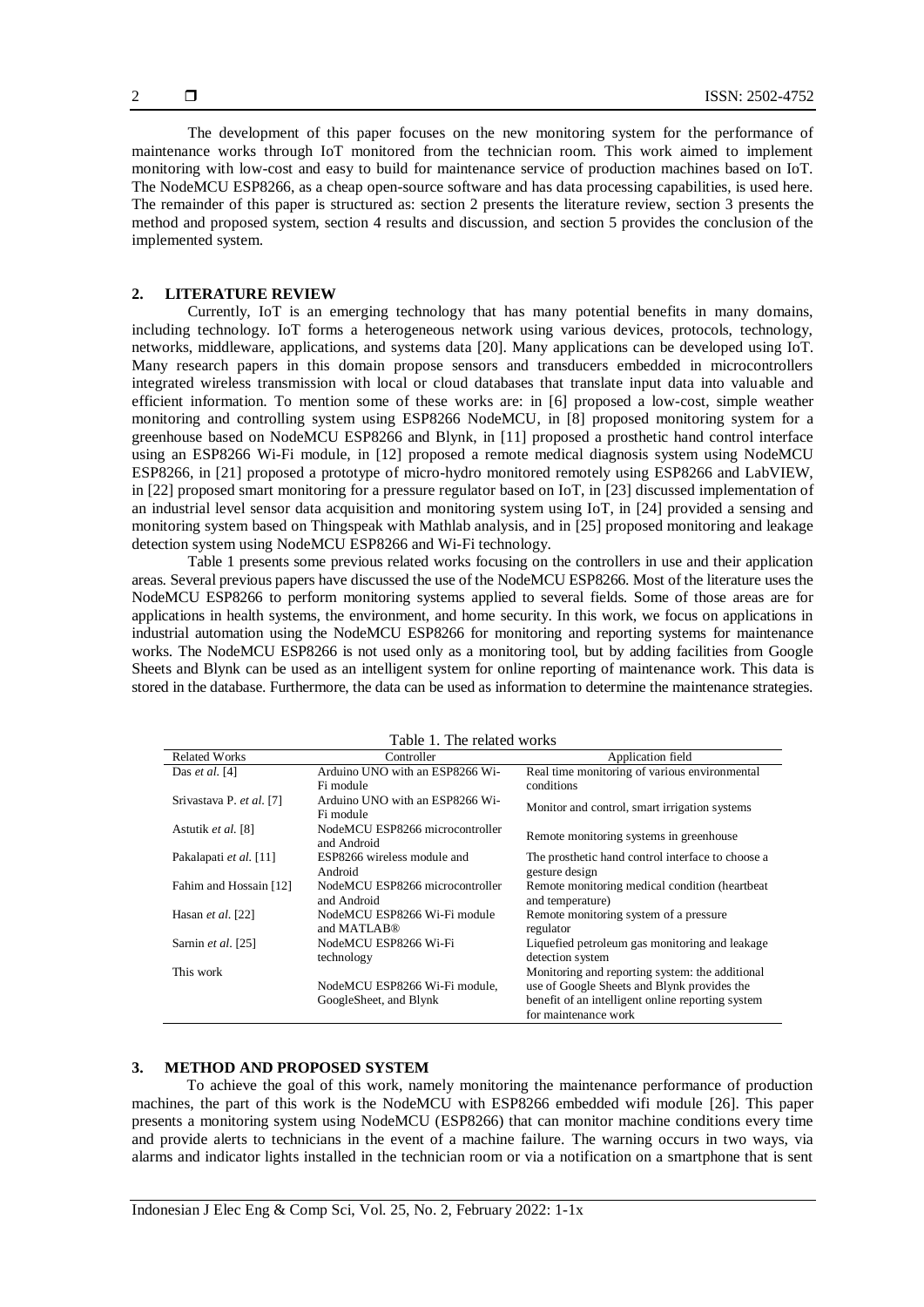3

with the Blynk application so that the technician can immediately know the warning wherever he is, assuming that all technicians always carry a smartphone. Not only does it provide alerts, but this monitoring system will also send machine condition data to the Google Sheet whenever a machine failure occurs. The Google Sheet is used in this monitoring system because it has many features, some of which are: freely available, data stored in the cloud so that it is easily accessed anywhere and anytime, generate timestamps automatic every time data is entered, and can use to process and analyze data, and allows the addition of features by providing many add-on applications [27].

The monitoring system proposed in this paper consists of two parts. The first part is called NodeMCU master, and the second part is called NodeMCU slave. The working principle of NodeMCU master and NodeMCU slave is depicted in a flowchart as shown in Figure 1. The master NodeMCU will monitor the machine condition by reading signals from the light dependent resistor (LDR) sensor mounted on the red Andon lamp. When the red Andon lamp turns on, indicating machine failure, the Light Dependent Resistor (LDR) sensor output changes causing the NodeMCU master to send machine stops condition data to Google Sheet, Blynk, memory card, and NodeMCU slave (Figure 1(a)). When the data is received, the slave NodeMCU will sound the buzzer, turn on the rotary light in the technician room for 5 minutes, and display an S (stop) code on the light emitting diode (LED) matrix (Figure 1(b)). Next, the technician makes repairs to the machine. After finished, the technician inputs data on the damage, the repairs carried out, and the name. Then the technician presses the Send button, and the NodeMCU master sends machine running condition data to Google Sheet, Blynk, memory card, and NodeMCU slave. Once the data is received, NodeMCU slave will display the R (run) code on the light emitting diode (LED) matrix display.



Figure 1. The flowchart of (a) NodeMCU master and (b) NodeMCU slave

The monitoring system described in the flowchart above, is arranged in a wiring diagram as shown in Figures 2 and 3. The main parts of this system are two ESP8266 NodeMCUs, the first as a master and the second as a slave. The master unit shown in Figure 2 serves as a monitor for the four machines, positioned close to each machine's Andon lamp. The slave unit shown in Figure 3 is positioned in the technician's room. Next, the technician who received the information came and made repairs to the machine. After finished, the technician will enter data via the keypad on the master NodeMCU, namely the damage that occurred, the repairs performed, and the technician's name. As an alternative, data entry can also do through the Blynk

*Smart monitoring system using NodeMCU for maintenance of … (Ignatius Deradjad Pranowo)*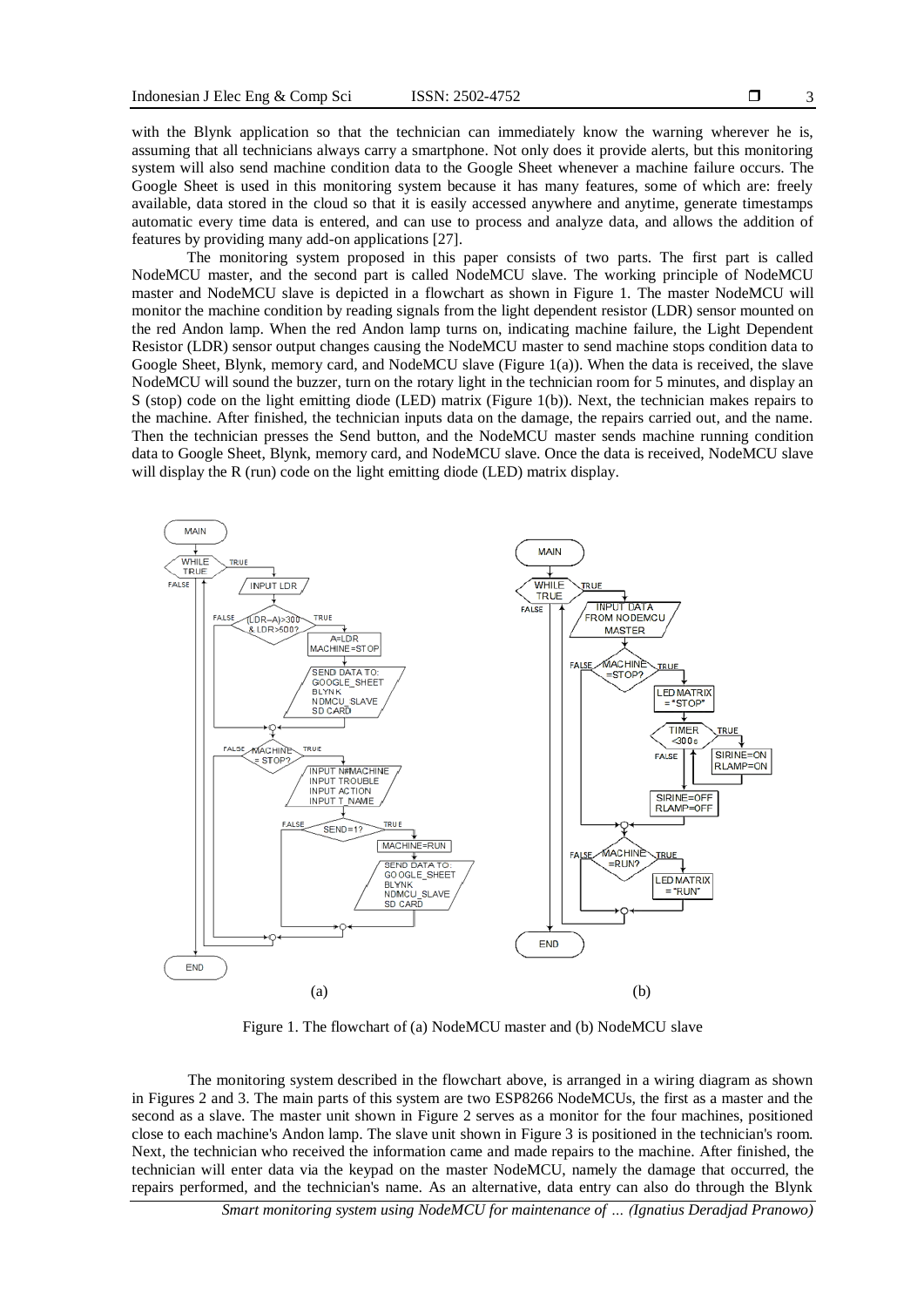application. After finished data entry, the technician presses the Send button, causing the NodeMCU master to send the machine running condition data to Google Sheet, Blynk, Memory Card, and NodeMCU slave. After the data is received, the NodeMCU slave will display the R (*run*) code on the light emitting diode (LED) matrix display. This failure detection system can automatically notify technicians, recording data from time to time online and in real-time, thus making monitoring better and more effective.



Figure 2. The wiring diagram of the master unit



Figure 3. The wiring diagram of the slave unit

#### **4. RESULTS AND DISCUSSION**

Figure 4 shows NodeMCU master and NodeMCU slave created based on the wiring diagrams in Figure 2 and Figure 3. The master NodeMCU connects to the light dependent resistor (LDR) sensor, Keypad, LCD 16x2, and Memory Card Breakout (Figure 4(a)). While the slave NodeMCU connects to the buzzer, rotary lamp, and light emitting diode (LED) Matrix (Figure 4(b)). NodeMCU master sends data to Google Sheet, Blynk, and NodeMCU slave via Wi-Fi connection.

Figure 5 shows the display of data sent by the NodeMCU master to the Google Sheet, with the contents of the data from columns 1-8 in a row containing the date, time, the machine stopped time, machine condition, machine ID, technician's name, trouble, and action did by the technician. The interesting here is those columns 1-3 are generated automatically by Google Sheet. Columns 1 and 2 are the timestamps that will be displayed every time entered data. Column 3, which shows the idle time (the duration of breakdown), is generated by calculating the difference between the Stop time and the Runtime, is made by the formula available on the Google Sheet. The Google Sheet feature makes using Google Sheets very useful because it can perform easy data processing [27]. Figure 6 shows the notification on Blynk when the machine stop (Figure 6(a)), the display of data entry by technician (Figure 6(b)), and the notification when the machine Run again (Figure 6(c)). Figure 7 shows the contents of the data stored on the memory card.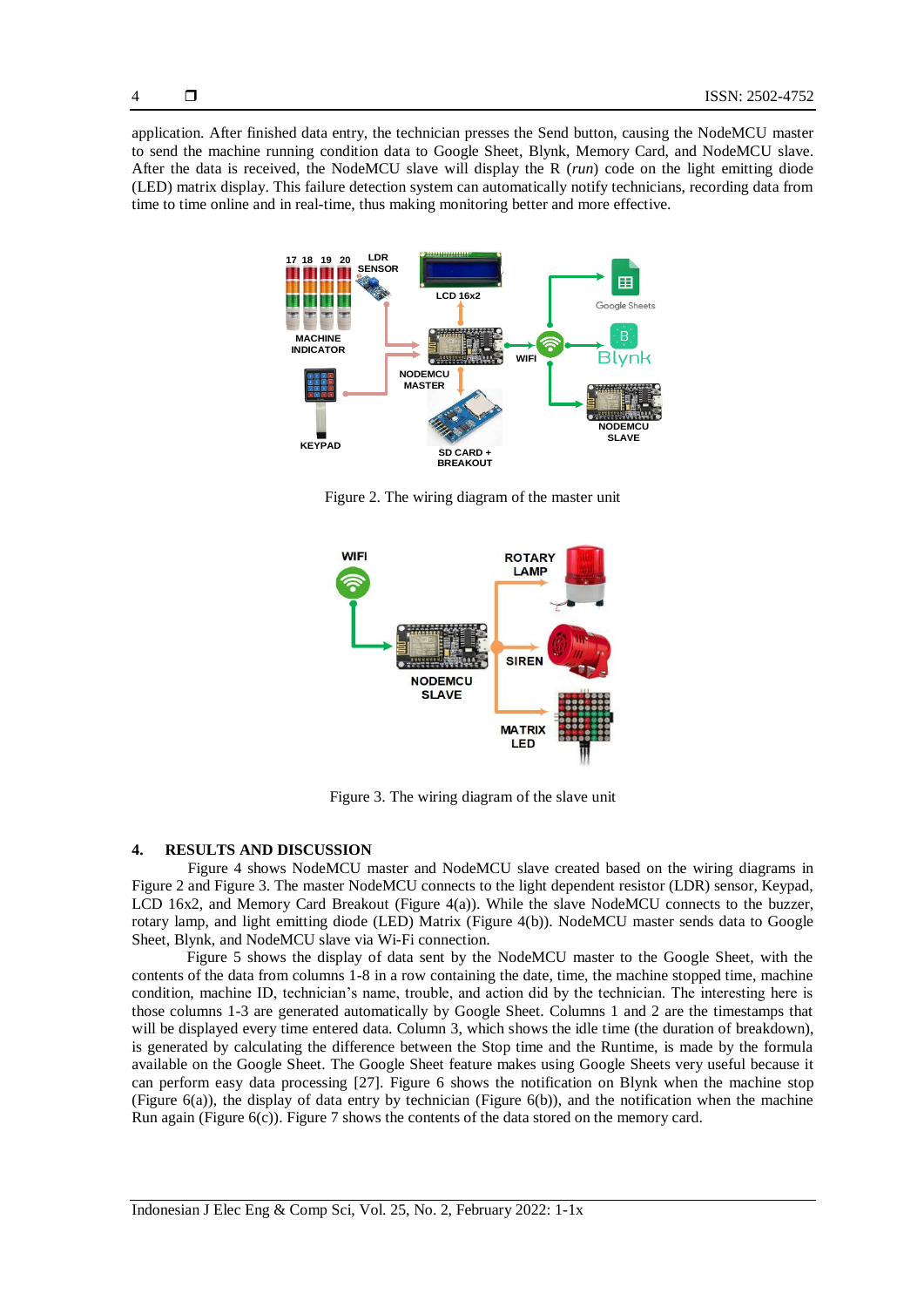

Figure 4. The controller box of (a) master unit and (b) slave unit

| $\overline{ }$ | $\sim$ $\approx$ $\approx$ |          |                  |             | 100% v S % 0 00 123 v Default (Ari v 10 v B T & A |            |                |              | ́ |
|----------------|----------------------------|----------|------------------|-------------|---------------------------------------------------|------------|----------------|--------------|---|
| D77            | $ fx$                      |          |                  |             |                                                   |            |                |              |   |
|                | $\Delta$                   | B.       | c                | D.          | E                                                 | E          | Ġ              | $\mathbb{H}$ |   |
| 1.             | Date                       | Time     | <b>Idle Time</b> | Condition   | Machine ID                                        | Technician | <b>Trouble</b> | Action       |   |
| 48             | 3/23/2021                  | 8:58:12  |                  | <b>Stop</b> | 17                                                |            |                |              |   |
| 49             | 3/23/2021                  | 9:20:09  | 0:21:57          | Run         | 17                                                | <b>DM</b>  | vertical       | replaced     |   |
| 50             | 3/23/2021                  | 9:20:23  |                  | Stop        | 18                                                |            |                |              |   |
| 51             | 3/23/2021                  | 9:53:29  | 0:33:06          | Run         | 18                                                | <b>DM</b>  | shuttle        | replaced     |   |
| 52             | 3/23/2021                  | 9:54:37  |                  | Stop        | 19                                                |            |                |              |   |
| 53             | 3/23/2021                  | 10:14:10 | 0:19:33          | Run         | 19                                                | <b>DM</b>  | shuttle        | replaced     |   |
| 54             | 3/23/2021                  | 13:13:24 |                  | Stop        | 17                                                |            |                |              |   |
| 55             | 3/23/2021                  | 13:19:40 | 0:06:16          | Run         | 17                                                | AD         | slider         | replaced     |   |
| 56             | 3/24/2021                  | 10:27:14 |                  | Stop        | 18                                                |            |                |              |   |
| 57             | 3/24/2021                  | 10:28:02 | 0:00:48          | Run         | 18                                                | <b>DM</b>  |                |              |   |
| 58             | 3/24/2021                  | 10:28:24 |                  | Stop        | 20                                                |            |                |              |   |
| 59             | 3/24/2021                  | 10:59:24 | 0:31:00          | Run         | 20                                                | <b>PM</b>  | shuttle        | replaced     |   |
| 60             | 3/24/2021                  | 13:30:22 |                  | Stop        | 18                                                |            |                |              |   |
| 61             | 3/24/2021                  | 14:22:21 | 0:51:59          | Run         | 18                                                | AZ         | shuttle        | replaced     |   |
| 62             | 3/25/2021                  | 13:01:43 |                  | Stop        | 17                                                |            |                |              |   |
| 63             | 3/25/2021                  | 13:05:48 | 0:04:05          | Run         | 17                                                | AZ         | vertical       | replaced     | 1 |

Figure 5. The Google sheet data display



Figure 6. The Blynk's display: (a) notification when machine stop, (b) data entry by technician, and (c) notification when machine has run again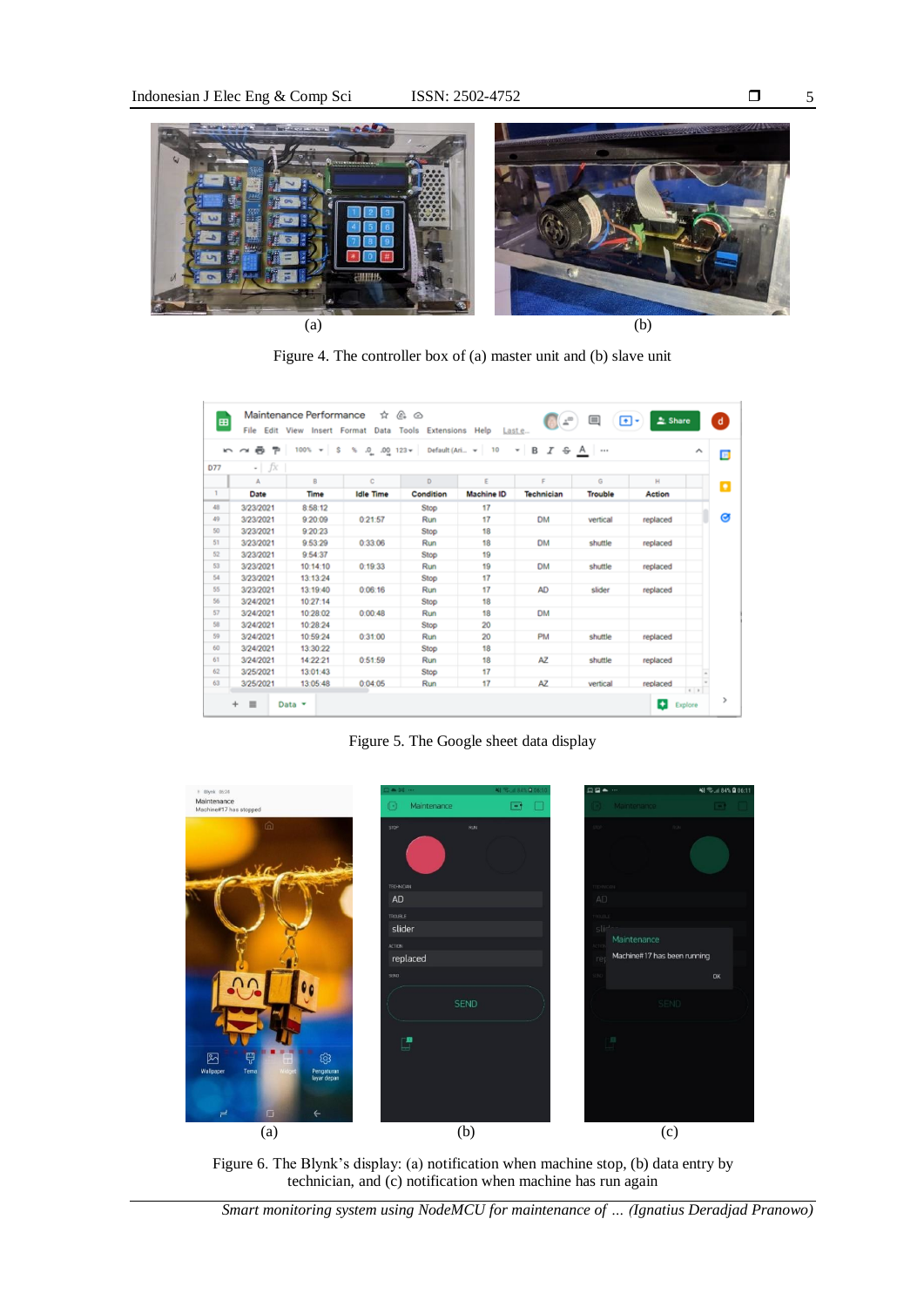| 3/22/2021,10:20:46,Stop,19                        |  |
|---------------------------------------------------|--|
| 3/22/2021,12:11:15,Run,19,AD,model,changed        |  |
| 3/23/2021.8:58:12.Stop.17                         |  |
| 3/23/2021.9:20:09.Run.17.DM.vertical.replaced     |  |
| 3/23/2021.9:20:23.Stop.18                         |  |
| 3/23/2021.9:53:29.Run.18.DM.shuttle.replaced      |  |
| 3/23/2021.9:54:37.Stop.19                         |  |
| 3/23/2021,10:14:10,Run,19,DM,shuttle,replaced     |  |
| 3/23/2021, 13:13:24, Stop, 17                     |  |
| 3/23/2021,13:19:40, Run, 17, AD, slider, replaced |  |
| 3/24/2021.10:27:14.Ston.18                        |  |
|                                                   |  |

Figure 7. The data stored on the memory card

From Figure 5, we can see that maintenance data is recorded automatically within a particular time. The maintenance data were previously manually recorded. Implementing the monitoring system using NodeMCU, maintenance data can be generated automatically and displayed online on the Google Sheet and be accessed anywhere and anytime. The results of the implementation of the monitoring system for maintenance work at the BTex company were carried out by experiments on four machines with data collection allocations on March 22-25, 2021. BTex is a company that has requested to build a maintenance performance monitoring system on some of their production machines, in this case, machine numbers 17, 18, 19, and 20. Figure 5 displays the monitoring performance reporting data. The information covered in this system includes the date, time, machine condition, remark, machine number, technician's name, breakdown, and repair action.

Maintenance data show that the average failure on each machine is between 5-10 times per month. Then look for the average failure time, the time for calling a technician by the operator, and the maintenance recording time manually. From the average of the three, then a bar chart is made for each machine. Furthermore, experiments were carried out by applying a monitoring system and comparing the results. Figure 8 shows the data obtained from comparing the performance conditions of maintenance work before and after using the monitoring system. The maintenance data used are from December 2020, January 2021, and February 2021 for machines 17, 18, 19, and 20. The data are the time of operator calls a technician for repair (calling), during machine repair (maintenance), and when technicians perform reporting work (reporting). If we look at the bar chart of each machine, we can see that there are two data or bar charts. In December 2020, for machine 17, before using the monitoring system, the time for calling a technician was 10 minutes, the machine repair time was 30 minutes, and the time for a technician to do manual reporting was 6 minutes. After using the monitoring system, the time to call a technician is only 4 minutes, and the reporting time is only 1 minute, the repair time is still 30 minutes. The conditions before and after are indicated by two rods mounted on machine 17 (bottom=before; top=after), so it is clear that there is a significant reduction in overall maintenance work time. Likewise with repair failure incidents in January and February 2021 that occurred on other machines.



Figure 8. The comparation data between before and after applying the monitoring system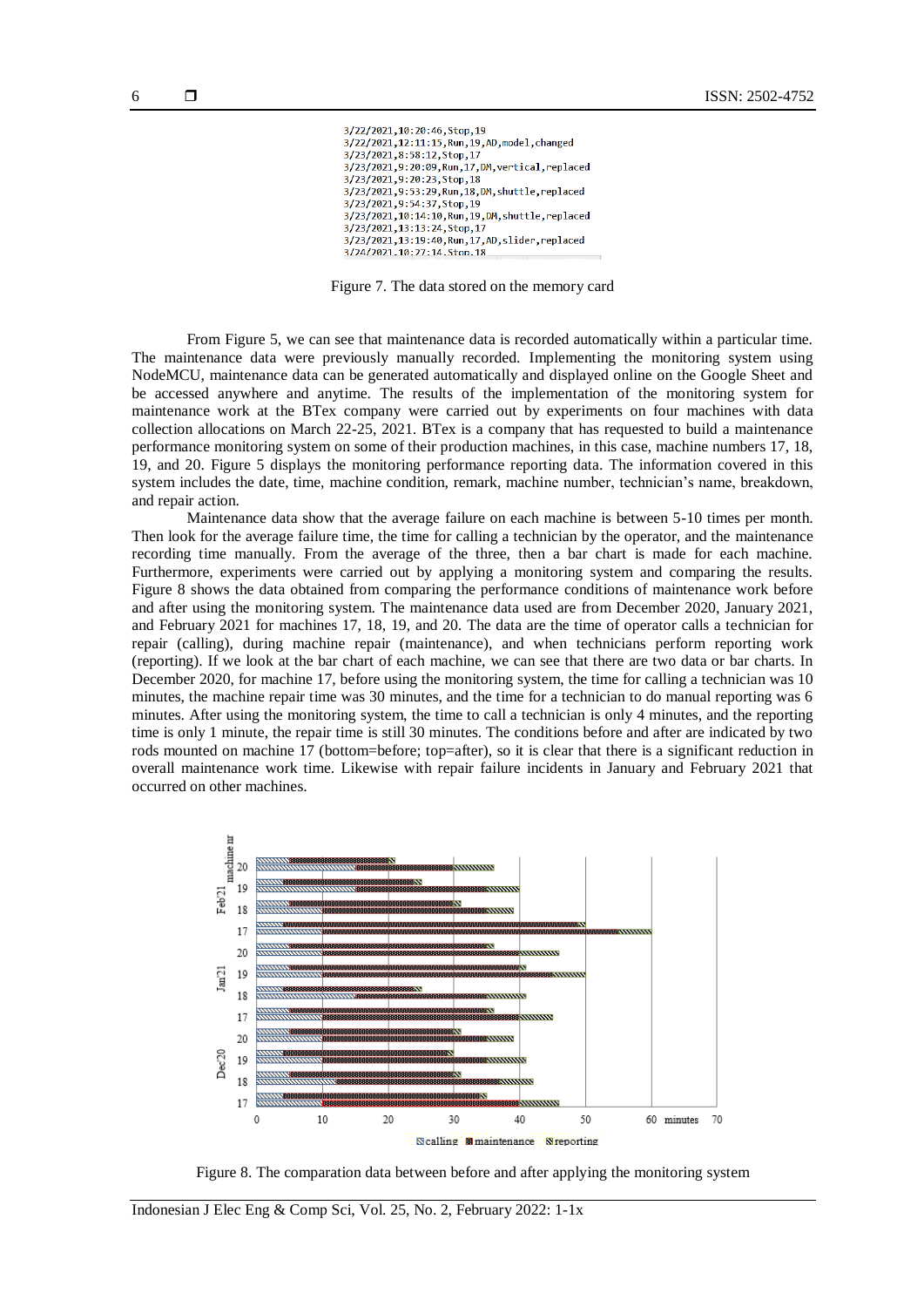7

#### **5. CONCLUSION**

This paper has succeeded in developing an intelligent monitoring system for the maintenance performance of production machines. The novelty offered here is not only for monitoring but also for carrying out reporting actions. This monitoring system has supported maintenance work to be more effective and facilitated better record keeping of machine conditions from time to time. It is because the data is recorded automatically and can be accessed online anywhere and anytime. In addition, the human error in reporting machine maintenance history does not occur again. The speed and accuracy in identifying failure are better. We get a reduction time of up to 50% in terms of calling and reporting after implementing the system and acquiring maintenance data for a certain period. For further work can be done in terms of detecting machine conditions via sensor input from Andon lamps. The information will not only be in the form of a stopped machine but will also find out which part of the machine is damaged based on the color and the active Andon light indicator.

#### **REFERENCES**

- [1] A. Sarah, T. Ghozali, G. Giano, M. Mulyadi, S. Octaviani, and A. Hikmaturokhman, "Learning IoT: basic experiments of home automation using ESP8266, Arduino and XBee," *2020 IEEE International Conference on Smart Internet of Things (SmartIoT),* 2020, pp. 290-294, doi: 10.1109/SmartIoT49966.2020.00051.
- [2] Taryudi, D. B. Adriano, and W. A. C. Budi, "Iot-based integrated home security and monitoring system," *International Conference on Electrical, Electronic, Informatics and Vocational Education (ICE-ELINVO 2018),* 2018, pp.1-7, doi: 10.1088/1742-6596/1140/1/012006.
- [3] S. P. Makhanya, E. M. Dogo, N. I. Nwulu, and U. Damisa, "A smart switch control system using ESP8266 Wi-Fi module integrated with an android application," *2019 IEEE 7th International Conference on Smart Energy Grid Engineering (SEGE)*, 2019, pp. 125-128, doi: 10.1109/SEGE.2019.8859904.
- [4] A. Das, M. P. Sarma, K. K. Sarma, and N. E. Mastorakis, "Design of an IoT based real time environment monitoring system using legacy sensors," *MATEC Web Conf* 2018; 210: pp.2–5, doi: 10.1051/matecconf/201821003008.
- [5] S. Kompella, Vikas B., and Reddy, Y. S. Reddy, "A Novel environmental monitoring system for real time using Arduino and Node JS," *International Journal of Recent Technology and Engineering (IJRTE),* vol. 8, no. 5, pp. 5520–5525, 2020, doi: 10.35940/ijrte.e6310.018520.
- [6] S. Mahmood, S. Alani, F. Hasan, and M. Mustafa, "Esp 8266 node mcu based weather monitoring system," *Proceedings of the 1st International Multi-Disciplinary Conference Theme: Sustainable Development and Smart Planning, IMDC-SDSP 2020, Cyperspace,* 28-30 June 2020*,* pp.150-163, doi: 10.4108/eai.28-6-2020.2298609.
- [7] P. Srivastava, M. Bajaj, and A. S. Rana, "Irrigation system using IOT," *2018 Fourth Int Conf Adv Electr Electron Information, Commun Bio-Informatics,* 2018, pp. 1–5.
- [8] Y. Astutik, Murad, G. M. D. Putra, and D. A. Setiawati, "Remote monitoring systems in greenhouse based on NodeMCU ESP8266 microcontroller and Android," *AIP Conf Proc*; 2199, 2019, pp. 030003.1-14, doi: 10.1063/1.5141286.
- [9] A. Julius and Z.-Min. "IoT Based patient health monitoring system using LabVIEW and wireless sensor network," *International Journal of Science and Research (IJSR),* vol. 6, no. 3, pp.894–900, 2017, doi: 10.21275/ART20171643.
- [10] R. Jayaysingh, J. David, M. Joel Morris Raaj, D. Daniel, and D. BlessyTelagathoti, "IoT based patient monitoring system using NodeMCU," 2020 5th International Conference on Devices, Circuits and Systems (ICDCS), 2020, pp. 240-243, doi: 10.1109/ICDCS48716.2020.243588.
- [11] S. S. Pakalapati, G. G. Chary, A. K. Yadaw, S. Kumar, H. K. Phulawariya, and R. Kumar, "A prosthetic hand control interface using ESP8266 Wi-Fi module and Android application," 2017 I*nternational Conference on Innovations in Information, Embedded and Communication Systems (ICIIECS),* 2017, pp. 1-3, doi: 10.1109/ICIIECS.2017.8275978.
- [12] F. Fahim and S. A. Hossain, "IoT based remote medical diagnosis system using NodeMCU," *2019 13th Int Conf Software, Knowledge, Inf Manag Appl Ski 2019,* 2019, pp.1-7, doi: 10.1109/SKIMA47702.2019.8982509.
- [13] K. T. Wai, N. P. Aung, and L. L. Htay, "Internet of things (IoT) based healthcare monitoring system using NodeMCU and Arduino UNO," *Int J Trend Sci Res Dev Int J Trend Sci Res Dev,* vol. 3, no. 5. pp.755–759, 2019, doi: 10.31142/ijtsrd26482.
- [14] S. Dharmoji, A. Anigolkar, and S. M., "IoT based patient health monitoring using ESP8266," *International Research Journal of Engineering and Technology (IRJET),* vol. 7, no. 3, pp. 3619–3624, 2020, [Online]. Available: https://www.irjet.net/archives/V7/i3/IRJET-V7I3728.pdf
- [15] P. Srivastava, M. Bajaj and A. S. Rana, "IOT based controlling of hybrid energy system using ESP8266," *2018 IEEMA Engineer Infinite Conference (eTechNxT),* 2018, pp. 1-5, doi: 10.1109/ETECHNXT.2018.8385294.
- [16] A. Jain and B. K. Roy, "Design and implementation of an IoT ready smart sensor for speed sensing of a DC motor using IEEE 802.15.1 and ESP8266," *International Journal of Engineering & Technology,* vol. 7, pp. 974-978, 2018 doi: 10.14419/ijet.v7i3.12.17615.
- [17] I. Hajar, M. Hafizd, A. W. Dani, and S. Miharno, "Monitoring of electrical system using internet of things with smart current electric sensors," *Sinergi,* vol. 22, pp. 211-218, 2018, doi: 10.22441/sinergi.2018.3.010.
- [18] E. Sisinni, A. Saifullah, S. Han, U. Jennehag, and M. Gidlund, "Industrial internet of things: challenges, opportunities, and directions," in *IEEE Transactions on Industrial Informatics*, vol. 14, no. 11, pp. 4724-4734, Nov. 2018, doi: 10.1109/TII.2018.2852491.
- [19] N. B. Long, H. Tran-Dang, and D. Kim, "Energy-aware real-time routing for large-scale industrial internet of things," in *IEEE Internet of Things Journal*, vol. 5, no. 3, pp. 2190-2199, June 2018, doi: 10.1109/JIOT.2018.2827050.
- [20] B. Dhanalaxmi and G. A. Naidu, "A survey on design and analysis of robust IoT architecture," *2017 International Conference on Innovative Mechanisms for Industry Applications (ICIMIA)*, 2017, pp. 375-378, doi: 10.1109/ICIMIA.2017.7975639.
- [21] M. Kusriyanto, H. Utama, and R. Rais, "Prototype of microhydro generator with complement load and telemonitoring using labview software with ESP8266 module interface," *International Conference on Electronics Representation and Algorithm (ICERA 2019),* 2019, pp.1-6, doi: 10.1088/1742-6596/1201/1/012014.
- [22] A. Hasan, A. H. Duhis, L. Alzurfi, N. Aad, and M. J. Mnati, "Smart monitoring system for pressure regulator based on IOT," *International Journal of Electrical and Computer Engineering*, vol. 9, no. 5, pp. 3450–3456, 2019, doi: 10.11591/ijece.v9i5.pp3450-3456.